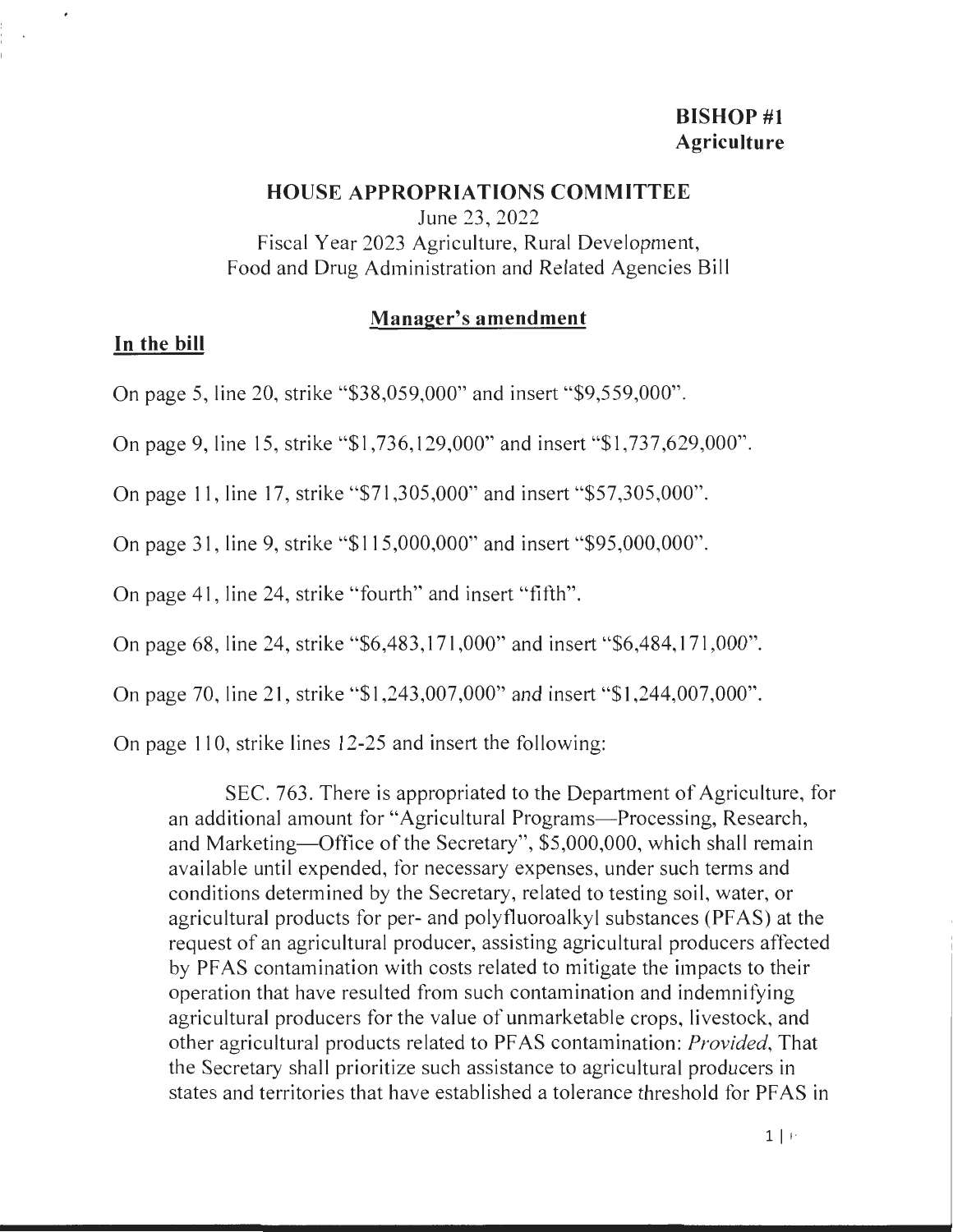a food or agricultural product: *Provided further,* That, not later than 90 days after the end of fiscal year 2023, the Secretary shall submit a report to the Congress specifying the type, amount, and method of such assistance by state and territory and the status of the amounts obligated and plans for further expenditure, and include improvements that can be made to U.S. Department of Agriculture programs, either administratively or legislatively, to increase support for agricultural producers impacted by PFAS contamination and to enhance scientific knowledge on PFAS uptake in crops and livestock and PFAS mitigation and remediation methods and disseminate such knowledge to agricultural producers.

On page 111, strike lines 1-14.

On page 111, at the end of the bill before the short title, insert the following new section:

Sec. **XXX.** Any future compliance date for any provision of the Food and Drug Administration's final rule entitled "Milk and Cream Products and Yogurt Products; Final Rule To Revoke the Standards for Lowfat Yogurt and Nonfat Yogurt and To Amend the Standard for Yogurt" (86 Fed. Reg. 31117, June 11, 2021) for which the agency is exercising enforcement discretion or that is stayed as a result of objections timely filed under 21 U.S.C. 37l(e)(2), shall be established no earlier than January 1 of the year that is three years after either:

a) Final action upon such objection(s) is taken by the Secretary of Health and Human Services; or

b) The party withdraws such objection(s).

On page 111 , at the end of the bill before the short title, insert the following new section:

Sec. . In addition to the amount of reimbursement for administrative and operating expenses available for crop insurance contracts described in subsection (a)(2)(F) of section 111 of the 2023 Standard Reinsurance Agreement (SRA) that cover agricultural commodities described in section 101 of title I of the Specialty Crops Competitiveness Act of 2004 (7 U.S.C. 1621 note), there is hereby appropriated \$50,000,000, to remain available until expended, to pay, with respect to such contracts for the 2021 reinsurance year, an amount that is equal to the difference between the amount to be paid pursuant to the SRA for the applicable reinsurance year and the amount that would be paid if such contracts were not subject to

 $2 \mid$ 

 $\alpha$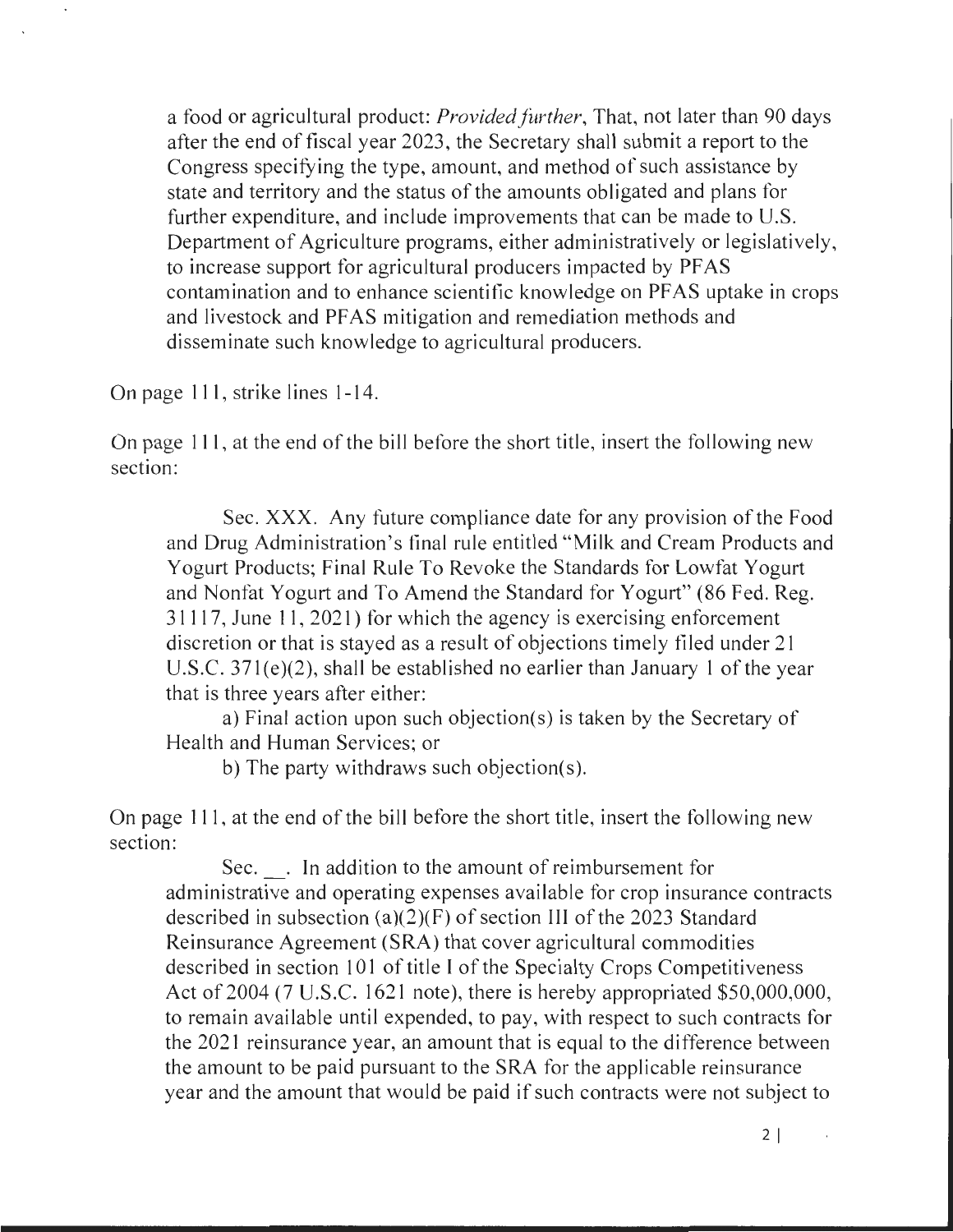a reduction described in subsection (a)(2)(G) of section 111 of the SRA but subject to a reimbursement rate equal to 17.5 percent of the net book premium.

On page 111, at the end of the bill before the short title, insert the following new section:

Sec. XX. There is appropriated to the Department of Agriculture, for an additional amount for "Agricultural Programs—Processing, Research, and Marketing—Office of the Secretary", \$10,000,000, which shall remain available until expended, for necessary expenses to address assistance for disasters occurring in calendar year 2022.

# **In the report**

 $\bullet$ 

On page 14, in the paragraph entitled "Atlatoxin Research", after the period insert the following and make conforming changes in the report:

The Committee provides \$1,500,000 to support these efforts.

On page 60, before the paragraph entitled "Healthy Food Financing Initiative", insert the following new paragraph:

*Colonias and Farmworker Communities.-The* Committee recognizes the challenges facing colonias and farmworker communities and urges the Department to work with other Federal agencies to identify best practices and other ways to futther assist colonias communities and farmworkers. The Committee encourages USDA to explore strategies to adopt and address the unique participation challenges faced by rural communities in the border region colonias communities. Further, the Committee encourages the Secretary to support these communities with funds appropriated for the Rural Partnership Network. The Committee requests a briefing on these efforts within 90 days following enactment.

On page 67, after the paragraph entitled "Arts in rural communities", insert the following new paragraph:

*Business and Industry Guaranteed Loans.-The* Committee recognizes the expanded growth and interest in the Business and Industry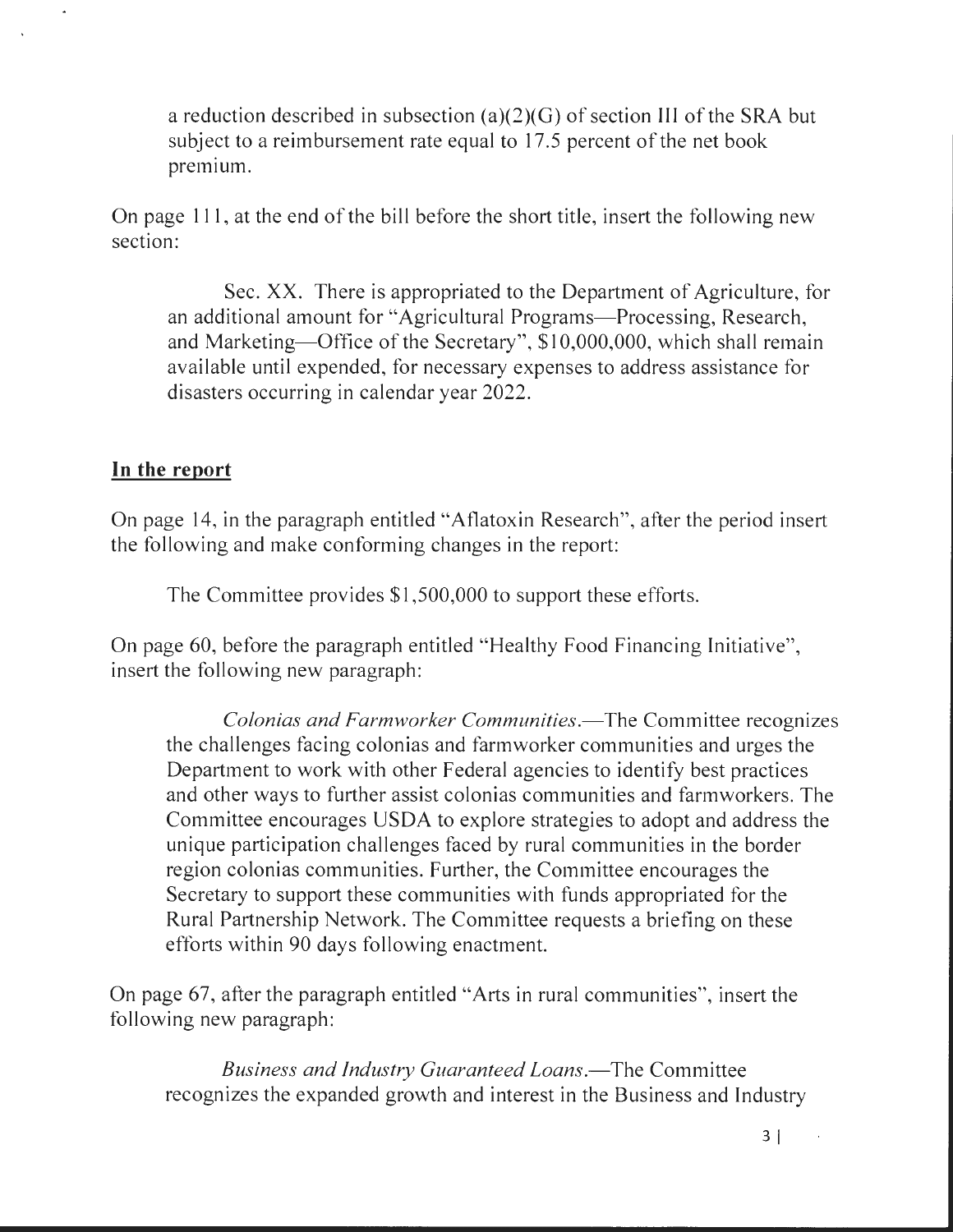Loan program and encourages the Department to better forecast the needs of the program in fiscal year 2023 and future fiscal years to ensure continued lending activities throughout the year.

On pages 79-80, under the paragraph titled "Barriers to Accessing SNAP", after the last sentence insert:

 $\ddot{\phantom{0}}$ 

The Committee encourages FNS to include in this report the impacts on SNAP benefits of the expiration of the PHE and related SNAP measures, and ways to promote equitable customer service, including through language access, and alternative eligibility system access options such as in person, online, and call center availability.

On page 86, after the paragraph entitled "510(k) Guidance", insert the following new paragraph:

2019 ALS Clinical Trial Guidance.—The Committee understands that FDA recognizes the critical unmet medical need for new, effective treatments for ALS. The burden of ALS for patients, their families and caregivers is devastating and the Committee urges FDA to reaffirm its commitment to its 2019 ALS Clinical Trial Guidance. Further, the Committee requests that FDA report to Congress within 90 days of the passage of this Act detailing the actions that FDA has taken to implement the 2019 ALS Clinical Trial Guidance.

On page 88, before the paragraph entitled "Chemicals in Foods", insert the following new paragraph:

*Carbohydrates.*—The Committee encourages the FDA to respond to a request from industry to use an alternative methodology related to carbohydrates in certain food and beverage products.

On page 91, before the paragraph entitled "Heparin", insert the following new paragraph:

*Hand Sanitizer Safety.*—The Committee appreciates FDA's ongoing efforts to remove unsafe hand sanitizer products from the market and recognizes FDA's website provides information and guidance to stakeholders on the risks of open refillable hand sanitizer dispensers.